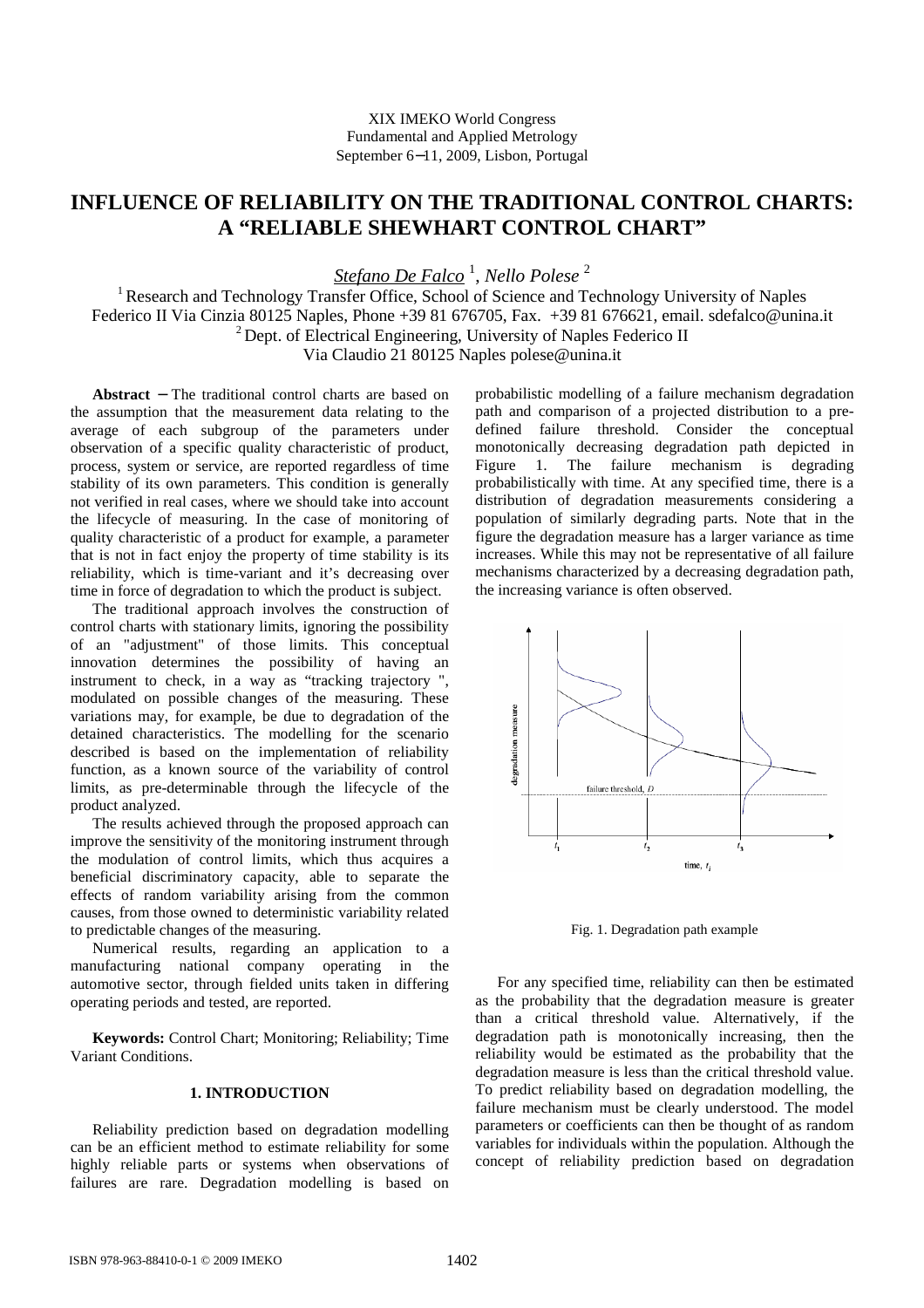modelling is relatively recent, there have been several important and successful applications.

Here this approach would be applied to the control chart with the aim to modulate the control limits according to the different level of reliability that is possible to determine for different phases of a monitored process.

## **2. PROPOSED APPROACH**

Relatively quick and accurate technique to predict the useful life of components is a critical tool to assure that future, and existing, product designs are successful in meeting warranty requirements. This need is particularly true for harsh environment equipments, such as in the automotive industry. However, understanding the direct relationship between field needs and environmental testing has been an elusive target for many years. Current lifetime prediction techniques require test data obtained over extended periods that approach actual module life. Furthermore, available field failure data is sparse and collected under uncontrolled conditions. For example, automotive products must operate satisfactorily under stressful environmental conditions. Environmental exposures include large temperature changes, constant vibration, long dwells at high temperatures and exposure to contaminants (e.g. automotive fluids, salt spray, etc.). Substantial environmental exposure variability in automotive modules creates a distribution of degradation patterns. For example, automotive electronics controllers are now located in the passenger compartment, firewall and mounted on or integrated within the engine/transmission system. Throughout these different locations, many different temperature ranges exist, with no set standard for each environment. This problem is compounded by the fact that vehicles containing these modules are located in many different areas of the world with varying ambient environments. In addition, driving patterns (e.g. commercial fleet service versus recreation, highway versus city, etc.) contribute to the variable environmental exposure. One solution to this problem is to study degradation patterns in a large sample of deployed assemblies returned from random field locations and compare the observed degradation with a failure threshold. The failure threshold is established from the behaviour of a performance variable with a predictable response obtained from accelerated laboratory testing. The minimum value of any predictable performance variable could be used as a basis for lifetime prediction.

Since the failure rate will be known, also will be known the reliability function R(t), which decreases exponentially with time, taking the trend of Figure 2.

Based on the assumptions taken into account the chart is amended presenting control variable limits, no more as  $\pm 3\sigma$ (stationary), but in the form  $\pm (3K\sigma + k'\sigma)$ , where

 $k = f [R(t)]$  and  $k'$  = Increase of tolerance.

In fact, it was taken in modelling system an increase of tolerance equal to  $3\sigma$  of the further quantity k'σ. Particularly, for a failure rate constant  $\lambda$  we have:

$$
R(t) = e^{\int_{-1}^{t} \lambda(t)dt} = e^{-\lambda t}
$$
 (1)



Fig. 2. Reliability Curve

Through the same rules for constructing a traditional control chart, but taking into account the assumptions made previously and the new variable control limits, we can build the "Reliable Control Chart".

It appears, qualitatively as reported in Figure 3.



Fig. 3. Reliable Control Chart

The highlighted area in the figure 3 shows a situation out of control recognized by the "Reliable Control Chart", not by the traditional control chart. Once the function of reliability is known, then, through this chart is possible to make the control more severe (control limits characterized by a minor amplitude) where we expect a decrease of performances of the product (or system) monitored, and a more bland control where the theoretical performances are scheduled to be certified on high values. So the operative work conditions of a product or of a system are related to the project features.

Indeed, in the initial phase of monitoring, it is possible to detect out of control only through the traditional chart, while the out of control point is seen in control from the Reliable Chart. And it's normal because, the reliable chart is characterized initially by bland limits, as a consequence of a cost-benefit analysis, in fact in the initial phase the low probability of having an out of control does not justify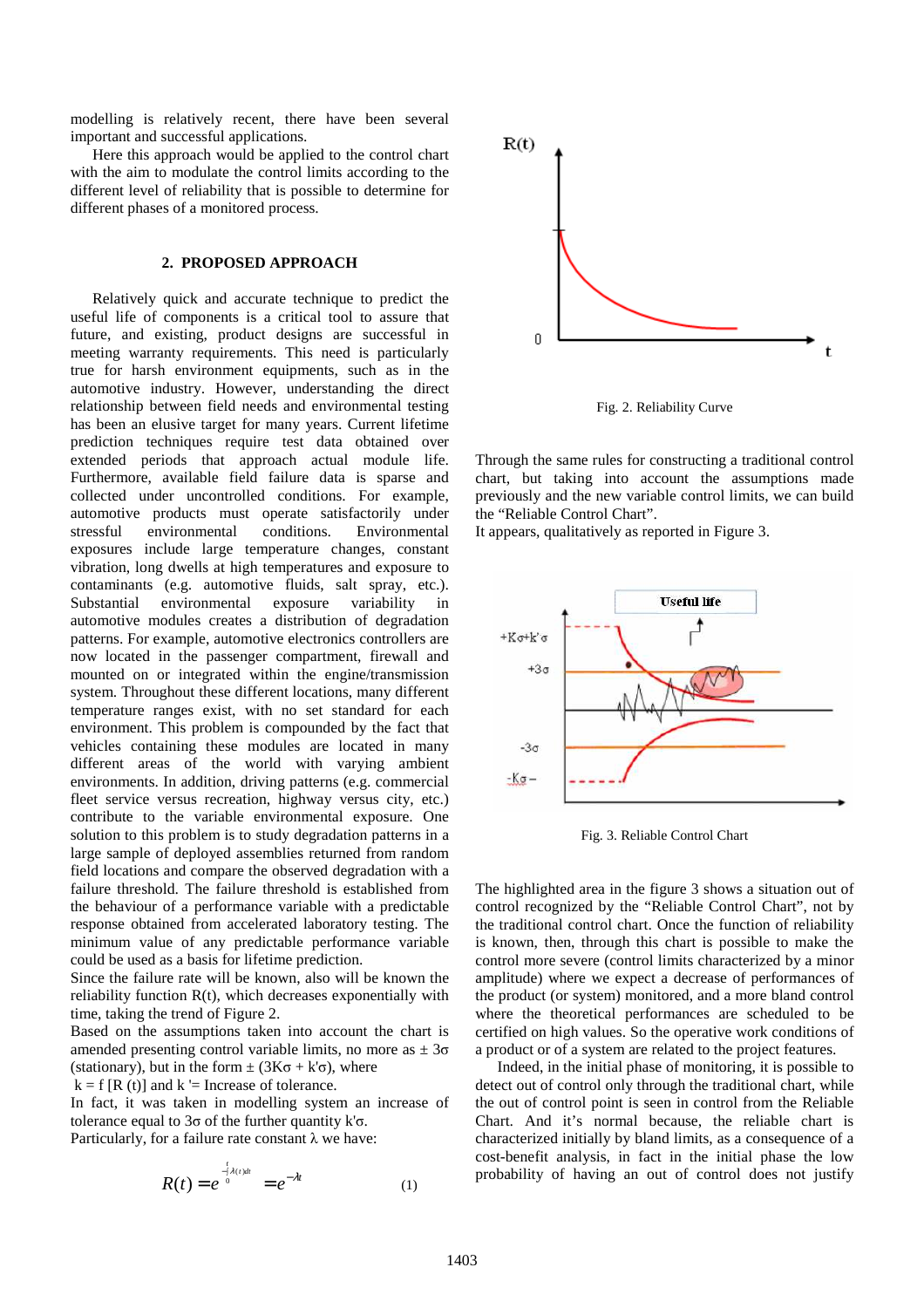corrective actions finalized to restore system to its nominal values, while, in the final phase the high probability justifies a more selective control.

Making control more severe implies an increase in costs that it's more advantageous avoid to support in the early phases of lifecycle of the product/process/system/service, because it is appropriate to make the control sensible to the reliability function, according to it, during his lifetime, the product works by reducing its performances over time.

## **3. EXPERIMENTAL RESULTS APPLICATION FOR A REALCASE (CONDOR GROUP S. P. A. COMPANY)**

#### *Presentation of the group of companies.*

Condor Group, with all its companies, under its property and leadership of Petrosino's family, is involved in the production of composite materials, scaffolding, formwork, machinery and building block. The policy value creation and expansion, which in over twenty years of activity has led to the conclusion of important acquisitions, has allowed the achievement of leadership in the market in which the companies of the group operate.

Today the group owns seven production plants in Italy, a branch and a rental centre in France.

The group companies control all stages of the production chain, from shifting coil of steel to the profiling of the pipe, the assembly of the product lines completely automated. The production of equipment for transportation and construction in the last year has been integrated with a diversified and synergistic with it: the field events with the production of antlers, stands and audio-lighting towers for sport and show. The 2007 was the year of the debut in formworks.

#### *Experimental Results*.

We decided to experiment with the innovation introduced by the new implementation of the Quality Loss Function on one of the Brand Group, the Condor, or the area tubes. Condor is highly specialized in processing of steel coils (galvanized, pickled, hot rolled and cold) in the tube for the production of scaffolding, which in turn takes place in other brands of the group.

One of the needs in companies producing manufactured in composite materials is closely linked to meeting the technical specifications of physical endurance and / or chemical, depending on the particular product which the industry is intended.

It is evident that, given the deep differences between different products produced, each contract requires careful analysis about the choice of the type of resin used, the appropriate stratification of laminated composite materials and not least by the standards of time to time required by the developer.

For the experimental run ended, reference was made to measure of the hardness of surface profiles designed to pleasure craft, as shown in Figure 4.



Fig. 4. Composite material for the experimentation

The use of reliable control chart starts when the product meets the function for which is demanded. In the examined case, the mission profile of the composite material used in coaches, is to resist the stresses and forces to load which is subject, with a value of surface hardness which allows it to function correctly, avoiding cracks and deformations.

Control of the surface hardness of composite materials examined, is measured during operation under certain operating conditions, and covers a period of approximately 3 years (period of operation).

The surface hardness measures taken relate to 10 subgroups, each of 50 items, where, to estimate the standard deviation σ of the measurement process, for each section there were 3 measures of surface hardness.

Each subgroup has been inspected at an interval of time  $\Delta t \approx 3$  months or so and the failure rate,  $\lambda = 0.000375$ , which is considered approximately constant in 3 years, it's a value given from the Quality Assurance sector of the Company taking into account the work cycle average of the items, corresponding to about (8 \* 7) 56 hours per week.

Really, the traditional control charts do not take into account such long time for its monitoring, but the application example proposed aims basically to understand the evolution over time of the change of control limits, based on the function of product reliability under observation.

For each subgroup examined over time, it is estimated the average value in Barcol of measures surface hardness.

For  $i = 1, 2, \dots 10$  gives the values reported in table I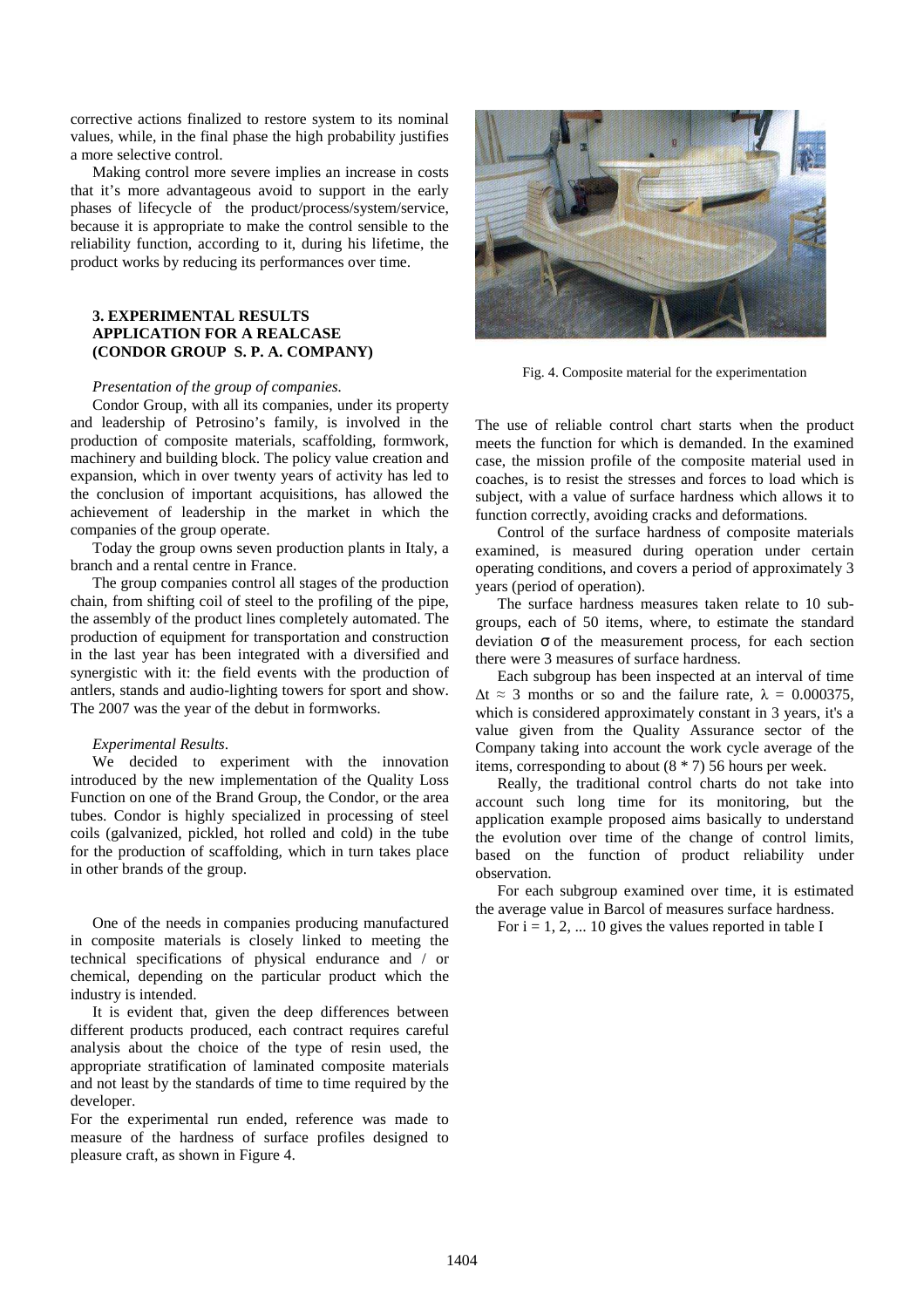| $\Delta t$ i ≈ 3 months | Average values µi |
|-------------------------|-------------------|
| $\Delta t1$             | 92,4              |
| $\Delta t$ 2            | 87,5              |
| $\Delta t$ 3            | 87,1              |
| $\Delta t4$             | 87,7              |
| $\Delta t$ 5            | 88,9              |
| $\Delta t$              | 88,3              |
| $\Delta t$ 7            | 88,5              |
| $\Delta t8$             | 88,5              |
| $\Delta t$ <sup>9</sup> | 87                |
| $\Delta t10$            | 90                |

Table I. Average value in Barcol of measures surface hardness of each examined subgroup

The control chart realized will present on the control of the abscissa the time sampling of the various sub-groups, divided into intervals ∆ti, and on the axis of ordinate the average values for each subgroup.

The couple ( $\Delta ti$ ; µi) will be represented on chart by a control point.

It then calculates the average of averages,  $\mu$ tot = 88.59 Barcol (shown on the chart as a line parallel to the abscissa) and the standard deviation, which is considered constant, σ  $= 1.53.$ 

Control limits stationary, typical for a traditional control chart, are given by:

- LCS (Upper Control Limit):  $\mu$ tot + 3 $\sigma$
- LCI (Lower Control Limit): µtot 3σ

The limits of control variables introduced in the proposed reliable control chart, are based on the implementation of the function as a reliable known source (on the curve of product life) of their evolution over time, taking into account, however, an increase of tolerance employed conveniently in cost-benefit analysis, as shown before:

LCSv (Upper Control Limit variable):  $\mu$ tot + 3K $\sigma$  + K' $\sigma$ LCIv (Lower Control Limit variable): µtot - 3Kσ - K'σ

For a failure rate of the product  $\lambda$  (t) constant, the reliability function R (t) takes on an exponentially decreasing trend, such that  $K = f[R(t)] = e<sup>-\lambda t</sup>$ 

Assume also, depending on the product concerned, a value of  $K \succeq 1$ .

It shows the evolution over time of the average values of the characteristic of quality control on control chart, by introducing the modifications on the model proposed.

The reliable control chart, for the experimental case examined, will be constructed as reported in figure 5.



Fig. 5. Reliable Control Chart for the experimentation

*Comparison between traditional control chart and reliable control chart.* 

Observing the graph of figure 5, is possible to consider that:

-1st point: the observation of the traditional control chart, unlike from the reliable control chart, would seem to be initially out of control.

The low probability of having an out of control (as indicated by the reliability function), it shows that the point checked on chart is an isolated point and hence the cost of an intervention to restore the system (in this case a rework of the composite material profile) does not is convenient.

-10th point: the observation of the traditional chart, unlike the reliable one, indicates a situation of control, whereas the system is reducing its performance, given the reliability function.

### **4. CONCLUSIONS**

In this paper we propose an "adjustment" for the traditional control chart in terms of capacity to modulate the control limits according to the different level of reliability that is possible to determine for different phases of a monitored process. This opens up the potential to use Shewhart control charts, bringing enormous benefits in terms of enhancing the cost/benefits ratio of the process of restore of the system through corrective actions.

The implementation of this "adjustment" is possible once are known some reliability parameters of the measuring.

Numerical results relative to a real application of superficial hardness measures on composite materials are reported, regarding manufacturing national company operating in the automotive sector through fielded units taken in differing operating periods and tested.